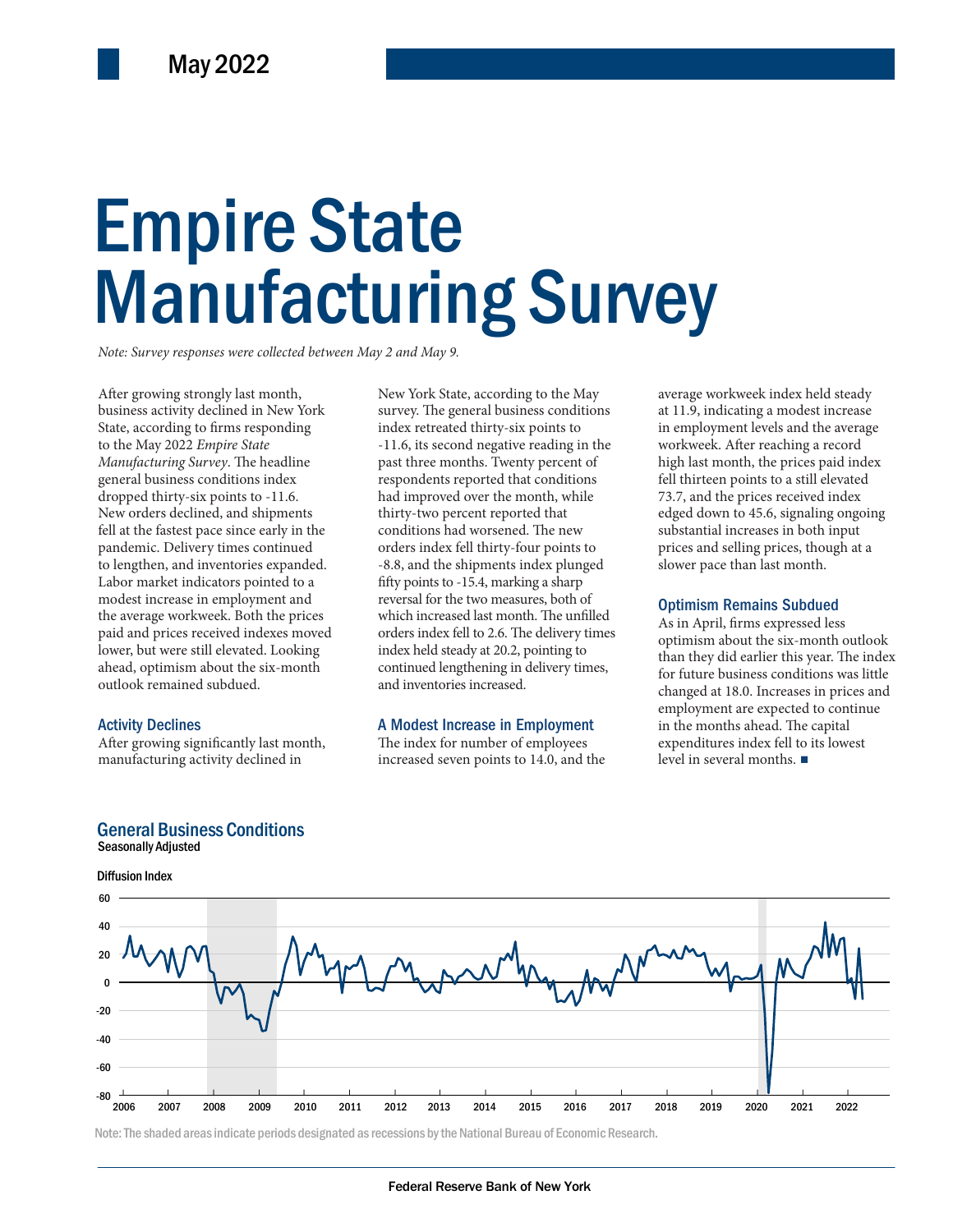# Current Indicators

Change from Preceding Month



|        | <b>Percent Reporting</b> |       |         |
|--------|--------------------------|-------|---------|
|        | Higher                   | Lower | Index   |
| Apr    | 39.6                     | 15.0  | 24.6    |
| May    | 19.9                     | 31.5  | $-11.6$ |
| Change |                          |       | $-36.2$ |
|        |                          |       |         |

### **New Orders**



|        | <b>Percent Reporting</b> |       |         |
|--------|--------------------------|-------|---------|
|        | Higher                   | Lower | Index   |
| Apr    | 43.3                     | 18.2  | 25.1    |
| May    | 24.9                     | 33.7  | $-8.8$  |
| Change |                          |       | $-33.9$ |

## **Shipments**



|        | <b>Percent Reporting</b> |       |         |  |
|--------|--------------------------|-------|---------|--|
|        | Higher                   | Lower | Index   |  |
| Apr    | 45.4                     | 10.9  | 34.5    |  |
| May    | 22.0                     | 37.4  | $-15.4$ |  |
| Change |                          |       | -49.9   |  |



|        | <b>Percent Reporting</b> |       |         |
|--------|--------------------------|-------|---------|
|        | Higher                   | Lower | Index   |
| Apr    | 30.9                     | 13.6  | 17.3    |
| May    | 20.2                     | 17.5  | 2.6     |
| Change |                          |       | $-14.7$ |



#### Inventories **Percent Reporting**  30 15 0 7 -15  $-30$   $\frac{1}{2016}$ | -30 | | | | | | 2017 2018 2019 2020 2021 2022

|        | <b>Percent Reporting</b> |       |        |  |
|--------|--------------------------|-------|--------|--|
|        | Higher                   | Lower | Index  |  |
| Apr    | 31.8                     | 10.0  | 21.8   |  |
| May    | 28.9                     | 8.8   | 20.2   |  |
| Change |                          |       | $-1.6$ |  |
|        |                          |       |        |  |

|        | <b>Percent Reporting</b> |       |        |
|--------|--------------------------|-------|--------|
|        | Higher                   | Lower | Index  |
| Apr    | 31.8                     | 18.2  | 13.6   |
| May    | 27.2                     | 19.3  | 7.9    |
| Change |                          |       | $-5.7$ |
|        |                          |       |        |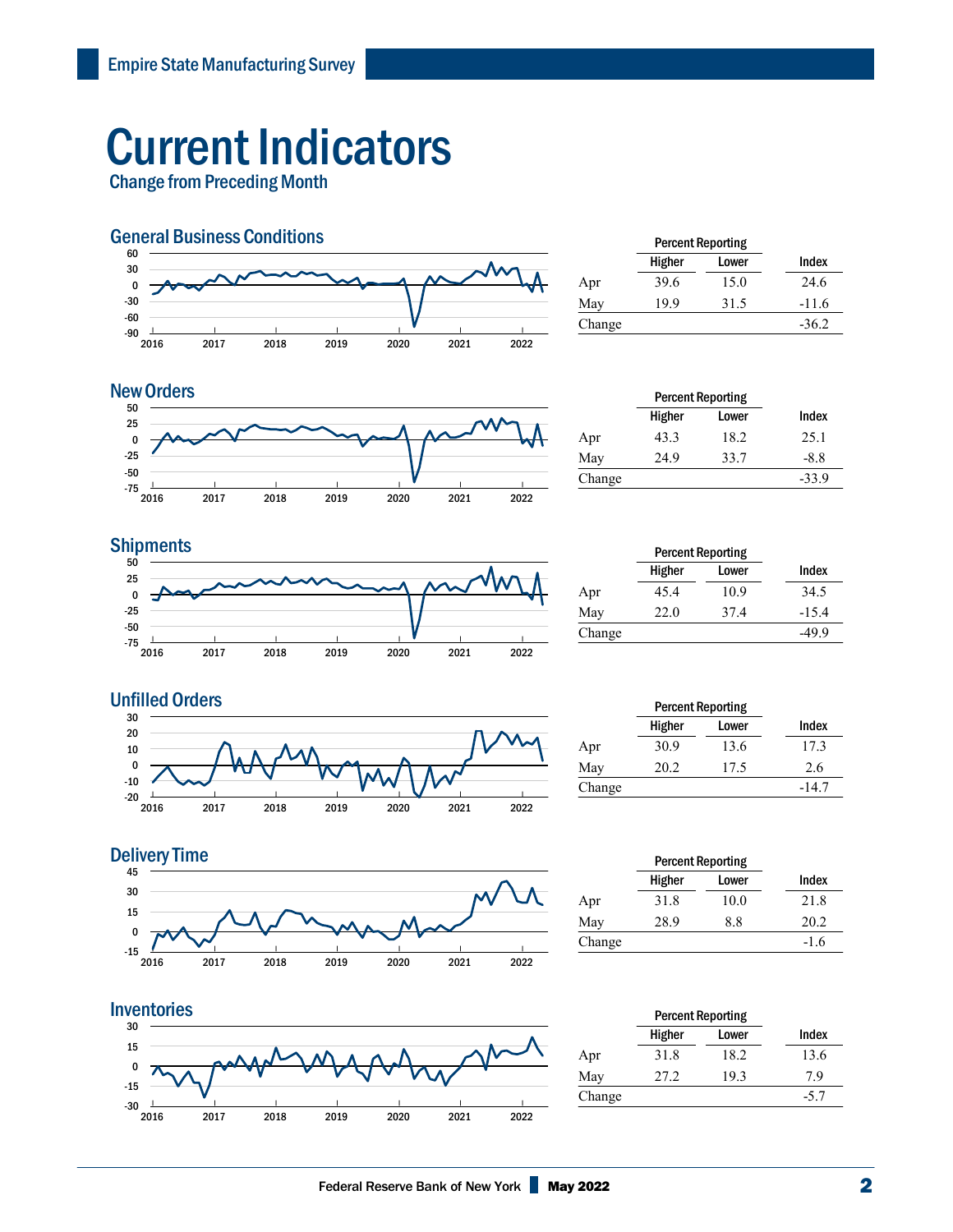## Current Indicators,*continued*

Change from Preceding Month



|        | <b>Percent Reporting</b> |       |         |
|--------|--------------------------|-------|---------|
|        | Higher                   | Lower | Index   |
| Apr    | 86.4                     | 0.0   | 86.4    |
| May    | 76.3                     | 2.6   | 73.7    |
| Change |                          |       | $-12.7$ |
|        |                          |       |         |



|        | <b>Percent Reporting</b> |       |        |
|--------|--------------------------|-------|--------|
|        | Higher                   | Lower | Index  |
| Apr    | 49.1                     | 0.0   | 49.1   |
| May    | 51.8                     | 6.1   | 45.6   |
| Change |                          |       | $-3.5$ |
|        |                          |       |        |

### **Number of Employees**



|        | <b>Percent Reporting</b> |       |       |
|--------|--------------------------|-------|-------|
|        | Higher                   | Lower | Index |
| Apr    | 15.2                     | 7.9   | 7.3   |
| May    | 20.9                     | 6.8   | 14.0  |
| Change |                          |       | 6.7   |

### Average Employee Workweek



Note: Data are seasonally adjusted.

|        | <b>Percent Reporting</b> |       |       |
|--------|--------------------------|-------|-------|
|        | Higher                   | Lower | Index |
| Apr    | 12.3                     | 2.2   | 10.0  |
| May    | 20.2                     | 8.3   | 11.9  |
| Change |                          |       | 1.9   |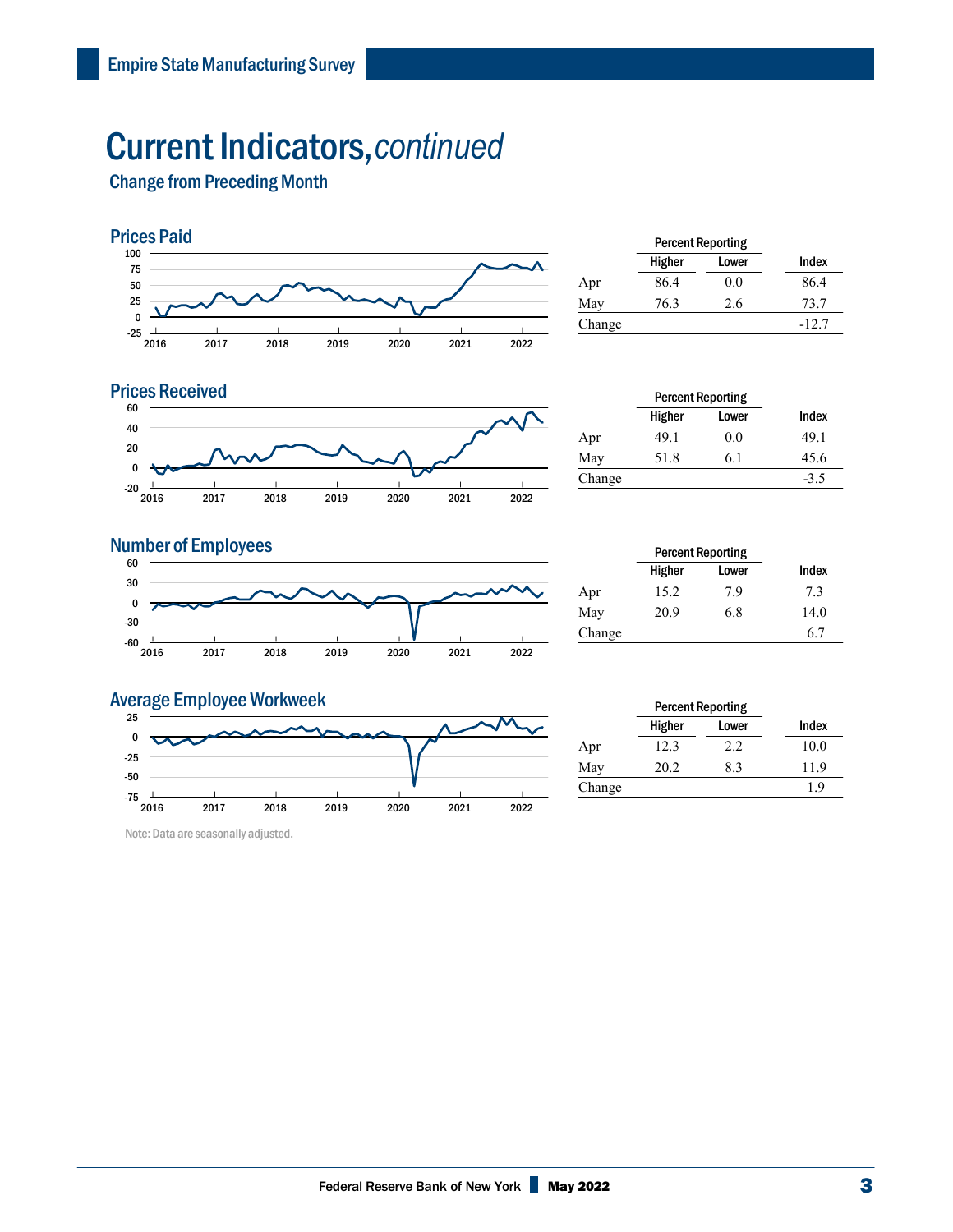# Forward-Looking Indicators

Expectations Six Months Ahead



|        | <b>Percent Reporting</b> |       |       |
|--------|--------------------------|-------|-------|
|        | Higher                   | Lower | Index |
| Apr    | 38.9                     | 23.7  | 15.2  |
| May    | 37.6                     | 19.5  | 18.0  |
| Change |                          |       | 2.8   |

### $-20$   $\frac{1}{2016}$ | 2017 | 2018 | 2019 | 2020 | 2021 | 2022 | -20 0 20 40 60 New Orders **Percent Reporting**

|        | <b>Percent Reporting</b> |       |       |
|--------|--------------------------|-------|-------|
|        | Higher                   | Lower | Index |
| Apr    | 38.0                     | 23.0  | 15.0  |
| May    | 36.0                     | 18.7  | 17.3  |
| Change |                          |       | 2.3   |



|        | <b>Percent Reporting</b> |       |       |  |
|--------|--------------------------|-------|-------|--|
|        | Higher                   | Lower | Index |  |
| Apr    | 38.4                     | 25.0  | 13.4  |  |
| May    | 36.1                     | 16.4  | 19.7  |  |
| Change |                          |       | 6.3   |  |



|        | <b>Percent Reporting</b> |       |        |
|--------|--------------------------|-------|--------|
|        | Higher                   | Lower | Index  |
| Apr    | 15.5                     | 20.9  | $-5.5$ |
| May    | 19.3                     | 21.9  | $-2.6$ |
| Change |                          |       | 2.9    |
|        |                          |       |        |





| <b>Percent Reporting</b> |       |         |
|--------------------------|-------|---------|
| Higher                   | Lower | Index   |
| 20.9                     | 12.7  | 8.2     |
| 21.9                     | 23.7  | $-1.8$  |
|                          |       | $-10.0$ |
|                          |       |         |

|        | <b>Percent Reporting</b> |       |        |  |
|--------|--------------------------|-------|--------|--|
|        | Higher                   | Lower | Index  |  |
| Apr    | 19.1                     | 23.6  | -4.5   |  |
| May    | 23.7                     | 28.9  | $-5.3$ |  |
| Change |                          |       | -0.8   |  |